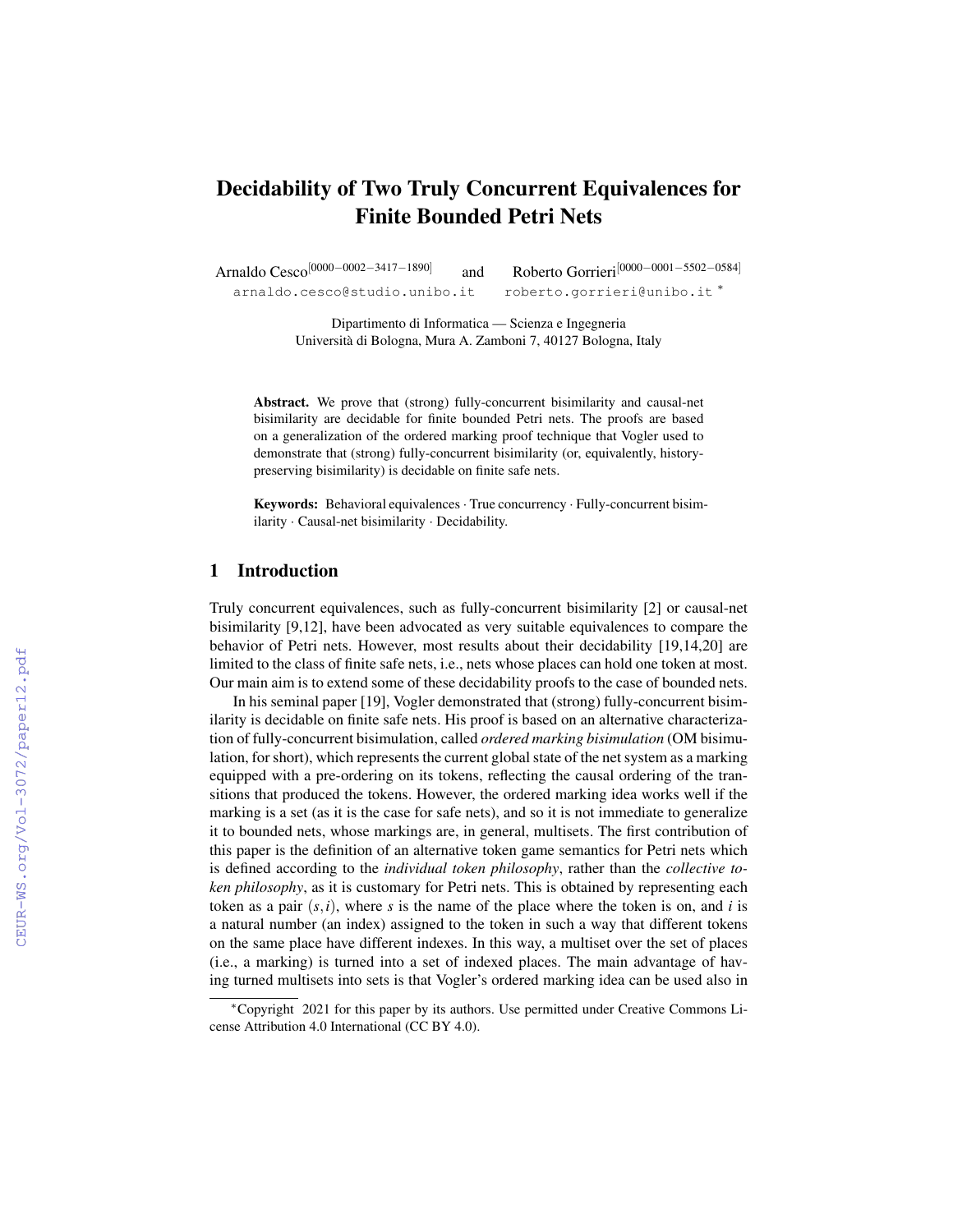this richer context, yielding *ordered indexed markings*. The second contribution of the paper is to show that (strong) fully-concurrent bisimulation can be equivalently characterized as a suitable bisimulation over ordered indexed markings, called *OIM bisimulation*, generalizing the approach by Vogler [\[19\]](#page-14-0). An OIM bisimulation is formed by a set of triples, each composed of two ordered indexed markings and a relation between these two ordered indexed markings that respects the pre-orders. The decidability of (strong) fully-concurrent bisimilarity on finite bounded nets follows by observing that the reachable indexed markings are finitely many, so the ordered indexed markings of interest are finitely many as well, so that there can only be finitely many candidate relations (which are all finite) to be OIM-bisimulations. The third contribution of the paper is to show that our generalization of Vogler's proof technique can be adapted to prove the decidability also of another truly concurrent behavioral equivalence, namely *causalnet bisimilarity* [\[12\]](#page-14-1), a behavioral equivalence that coincides with *structure-preserving bisimilarity* [\[9\]](#page-14-2), and which is slightly finer than (strong) fully-concurrent bisimilarity.

The paper is organized as follows. Section [2](#page-1-0) recalls the basic definitions about Petri nets. Section [3](#page-3-0) recalls the causal semantics, including the definition of causal-net bisimilarity and (strong) fully-concurrent bisimilarity. Section [4](#page-5-0) introduces indexed markings and the alternative, individual, token game semantics. Section [5](#page-7-0) describes indexed ordered markings and their properties. Section [6](#page-11-0) introduces OIM-bisimulation, proves that its equivalence coincides with (strong) fully-concurrent bisimilarity and, moreover, shows that it is decidable. Section [7](#page-12-0) hints that also causal-net bisimilarity is decidable. Finally, Section [8](#page-13-0) discusses related literature and some future research. For lack of space, longer proofs are to be found in the preliminary full version of this article [\[5\]](#page-14-3).

## <span id="page-1-0"></span>2 Basic Definitions

Definition 1. (Multiset) *Let* N *be the set of natural numbers. Given a finite set S, a* multiset *over S* is a function  $m : S \to \mathbb{N}$ . The support set  $dom(m)$  of  $m$  is  $\{s \in S \mid m(s) \neq \emptyset\}$ 0}*. The set of all multisets over S, denoted by* M(*S*)*, is ranged over by m. We write s* ∈ *m if m*(*s*) > 0*. The* multiplicity *of s in m is given by the number m*(*s*)*. The* size *of m*, *denoted by*  $|m|$ *, is the number*  $\sum_{s \in S} m(s)$ *, i.e., the total number of its elements. A multiset m* such that  $dom(m) = \emptyset$  is called empty and is denoted by  $\theta$ . We write  $m \subseteq m'$  if  $m(s) \leq$  $m'(s)$  *for all s*  $\in$  *S*. Multiset union  $\pm \oplus \pm$  *is defined as follows:*  $(m \oplus m')(s) = m(s) + m'(s)$ . Multiset difference  $\angle$   $\ominus$   $\angle$  *is defined as follows:*  $(m_1 \ominus m_2)(s) = max\{m_1(s) - m_2(s), 0\}$ . *The* scalar product *of a number j* with *m* is the multiset *j*  $\cdot$  *m* defined as  $(j \cdot m)(s)$  =  $j \cdot (m(s))$ *. By s<sub>i</sub> we also denote the multiset with s<sub>i</sub> <i>as its only element. Hence, a multiset m over*  $S = \{s_1, \ldots, s_n\}$  *can be represented as*  $k_1 \cdot s_1 \oplus k_2 \cdot s_2 \oplus \ldots \oplus k_n \cdot s_n$ *, where*  $k_j =$  $m(s_i) \geq 0$  *for*  $j = 1, ..., n$ .

Definition 2. (Place/Transition net) *A labeled* Place/Transition *Petri net (P/T net for short) is a tuple*  $N = (S, A, T)$ *, where* 

- *S is the finite set of* places*, ranged over by s (possibly indexed),*
- A is the finite set of labels, ranged over by  $\ell$  (possibly indexed), and
- $T \subseteq (\mathcal{M}(S) \setminus \{\theta\}) \times A \times \mathcal{M}(S)$  *is the finite set of transitions, ranged over by t (possibly indexed).*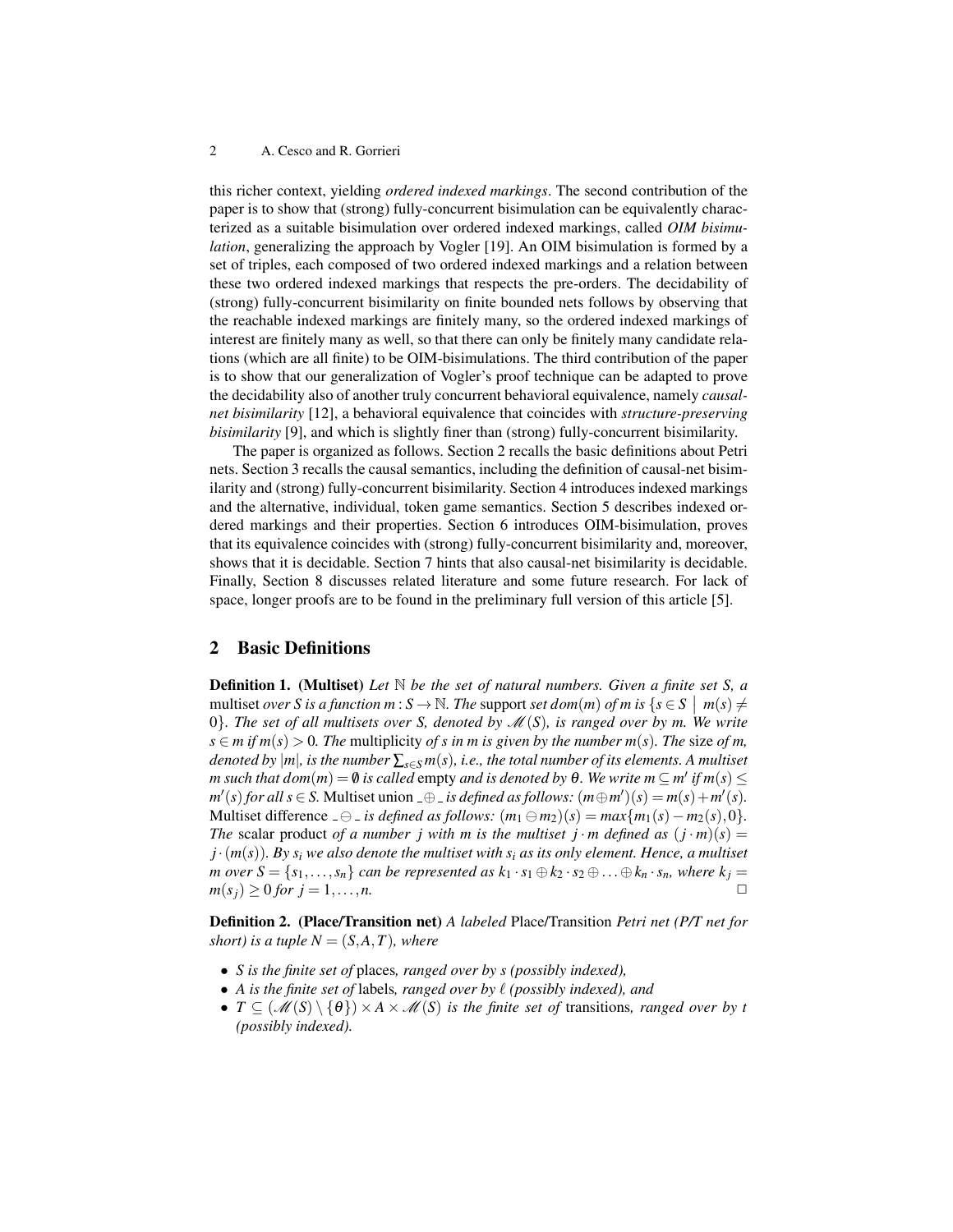*Given a transition*  $t = (m, \ell, m')$ *, we use the notation:* 

- • *t to denote its* pre-set *m (which cannot be an empty multiset) of tokens to be consumed;*
- $l(t)$  *for its* label  $l$ *, and*
- *t*<sup>•</sup> *to denote its* post-set *m' of tokens to be produced.*

*Hence, transition t can be also represented as*  $\cdot t \xrightarrow{l(t)} \iota$  *Ne also define the flow function flow* :  $(S \times T) \cup (T \times S) \rightarrow \mathbb{N}$  *as follows: for all s* ∈ *S, for all t* ∈ *T, flow*(*s,t*) =  $\bullet$ *t*(*s*) *and flow*(*t*,*s*) = *t*<sup>•</sup>(*s*)*. We will use F to denote the flow relation* {(*x*, *y*) ∈ (*S* × *T*)∪(*T* ×  $S \mid flow(x, y) > 0$ . Finally, we define pre-sets and post-sets also for places as follows:  $\bullet s = \{ t \in T \mid s \in t^{\bullet} \} \text{ and } s^{\bullet} = \{ t \in T \mid s \in \bullet \}$  $t$ }.

In the graphical description of finite P/T nets, places (represented as circles) and transitions (represented as boxes) are connected by directed arcs. The arcs may be labeled with the number representing how many tokens of that type are to be removed from (or produced into) that place; no label on the arc is interpreted as the number one, i.e., one token flowing on the arc. This numerical label of the arc is called its *weight*.

Definition 3. (Marking, P/T net system) *A multiset over S is called a* marking*. Given a marking m and a place s, we say that the place s contains m*(*s*) tokens*, graphically represented by m(s) bullets inside place s. A P/T net system*  $N(m_0)$  *is a tuple*  $(S, A, T, m_0)$ *, where*  $(S, A, T)$  *is a P/T net and m<sub>0</sub> <i>is a marking over S, called the initial* marking. We also say that  $N(m_0)$  is a marked *net*.

The sequential semantics of a marked net is defined by the so-called *token game*, describing the flow of tokens through it. There are several possible variants (see, e.g., [\[8\]](#page-14-4)) of the token game; below we present the so-called *collective interpretation*, according to which multiple tokens on the same place are indistinguishable, while in Section [4](#page-5-0) we introduce a novel variant following the so-called *individual interpretation*.

**Definition 4.** (Token game) *A transition t is* enabled *at m, denoted m[t], if*  $\cdot$   $f \subseteq m$ . The firing *of t enabled at m produces the marking*  $m' = (m \ominus \cdot t) \oplus t^{\bullet}$ *, written*  $m[t\rangle m'$ . □

Definition 5. (Firing sequence, reachable marking) *A* firing sequence *starting at m is defined inductively as follows:*

- $m\epsilon/m$  *is a firing sequence (where*  $\epsilon$  *denotes an empty sequence of transitions) and*
- *if*  $m[\sigma\rangle m'$  is a firing sequence and  $m'[t\rangle m''$ , then  $m[\sigma t\rangle m''$  is a firing sequence.

*If*  $\sigma = t_1 \dots t_n$  (for  $n \ge 0$ ) and  $m[\sigma\rangle m'$  is a firing sequence, then there exist  $m_1, \dots, m_{n+1}$ *such that*  $m = m_1[t_1/m_2[t_2)\ldots \ldots m_n[t_n/m_{n+1} = m'$ *, and*  $\sigma = t_1 \ldots t_n$  *is called a* transition sequence *starting at m and ending at m'*. The set of reachable markings *from m is*  $[m] =$ {*m'*  $\exists$  *σ.m*[**σ***)m'*}*. Note that the set of reachable markings may be countably infinite for finite P/T nets.*  $□$ 

**Definition 6.** (Classes of finite P/T Nets) *A* finite marked *P/T net N* =  $(S, A, T, m_0)$  *is:* 

- safe *if every place contains at most one token under every reachable marking, i.e.*  $\forall s \in S$ ,  $m(s) \leq 1$  *for all*  $m \in [m_0)$ .
- bounded *if the number of token in any place is bounded by some k for any reachable marking, i.e.*  $\exists k \in \mathbb{N}, \forall s \in S$  *such that*  $m(s) \leq k$  *for all*  $m \in [m_0)$ *. If this is the case, we say that the net is k-bounded (hence, a safe net is just a 1-bounded net).*  $\Box$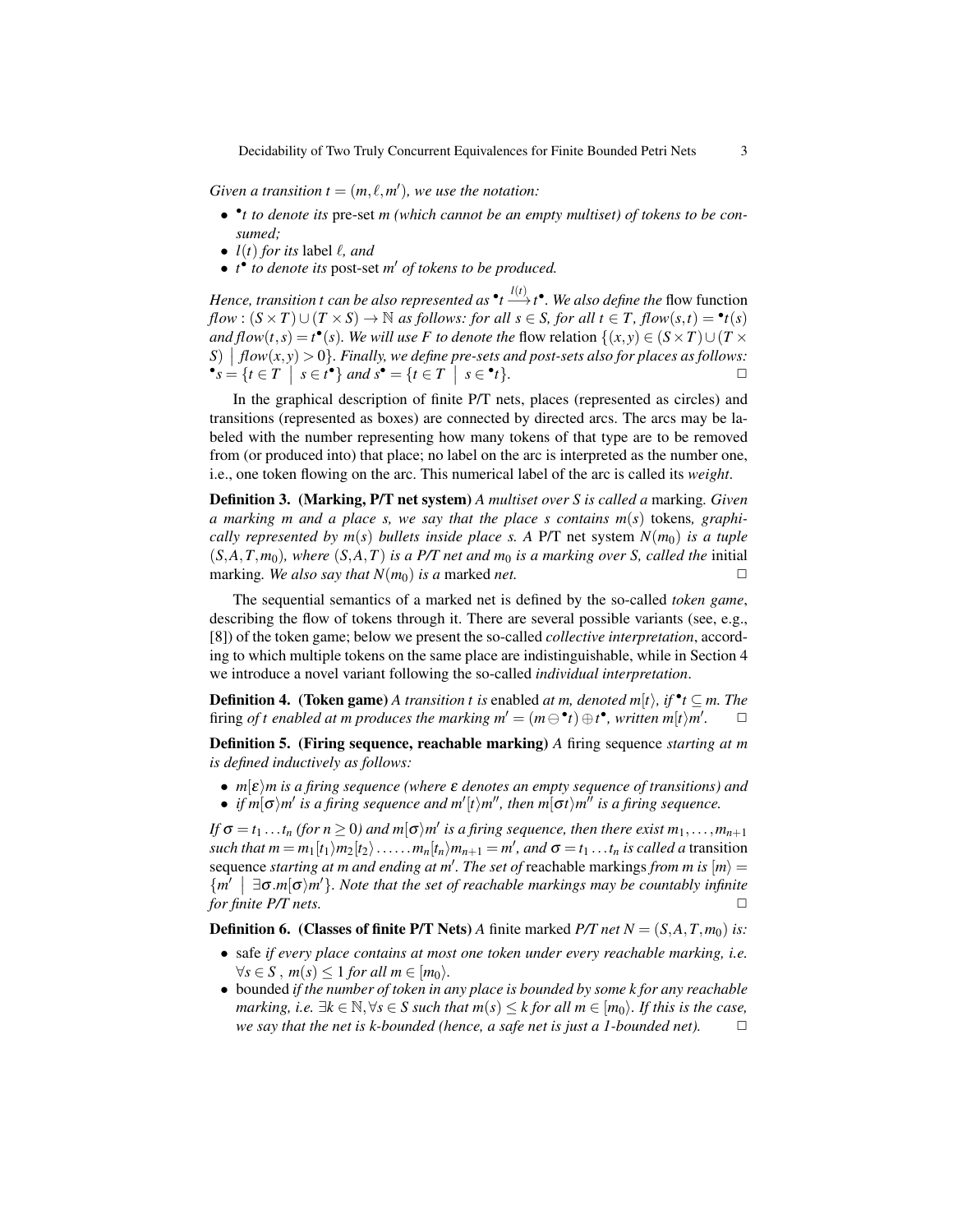## <span id="page-3-0"></span>3 Causality-based Semantics

We outline some definitions adapted from literature (cf., e.g., [\[11](#page-14-5)[,1](#page-14-6)[,16](#page-14-7)[,19](#page-14-0)[,9](#page-14-2)[,12\]](#page-14-1)).

**Definition 7.** (Acyclic net) *A P/T net N* =  $(S, A, T)$  *is* acyclic *if its flow relation F is acyclic (i.e.,*  $\exists x$  *such that*  $xF^+x$ *, where*  $F^+$  *is the transitive closure of* F).

The concurrent semantics of a marked P/T net is defined by a class of particular acyclic safe nets, where places are not branched (hence they represent a single run) and all arcs have weight 1. This kind of net is called *causal net*. We use the name*C* (possibly indexed) to denote a causal net, the set *B* to denote its places (called *conditions*), the set *E* to denote its transitions (called *events*), and *L* to denote its labels.

**Definition 8.** (Causal net) *A causal net is a finite marked net*  $C(m_0) = (B, L, E, m_0)$ *satisfying the following conditions:*

- *1. C is acyclic;*
- 2.  $\forall b \in B \mid b \leq 1 \land |b \bullet| \leq 1$  (*i.e., the places are not branched*);
- *3.* ∀*b* ∈ *B* m<sub>0</sub>(*b*) =  $\begin{cases} 1 & \text{if } \bullet b = \emptyset \\ 0 & \text{if } 0 \end{cases}$ 0 *otherwise;*
- *4.* ∀ $e \in E$   $\bullet$   $e(b) \leq 1 \land e^{\bullet}(b) \leq 1$  *for all b* ∈ *B* (*i.e., all the arcs have weight* 1*).*

*We denote by*  $Min(C)$  *the set*  $m_0$ *, and by*  $Max(C)$  *the set*  $\{b \in B \mid b^{\bullet} = \emptyset\}$ *. A* sequence of events  $\sigma \in E^*$  is maximal (or complete) if it contains all events in E, *each taken once only.*  $□$ 

Note that any reachable marking of a causal net is a set, i.e., this net is *safe*. As the initial marking of a causal net is fixed by its shape, in the following, in order to make the notation lighter, we often omit the indication of the initial marking (also in their graphical representation), so that the causal net  $C(m_0)$  is denoted by  $C$ .

**Definition 9.** (Moves of a causal net) *Given two causal nets*  $C = (B, L, E, m_0)$  *and*  $C' = (B', L, E', m_0)$ *, we say that C moves in one step to C' through e, denoted by*  $C[e \rangle C'$ *, if*  $\bullet$ *e* ⊆ *Max*(*C*)*, E*<sup> $\prime$ </sup> = *E* ∪ {*e*} *and B*<sup> $\prime$ </sup> = *B* ∪ *e* $\bullet$ *.* ✷

**Definition 10.** (Folding and Process) A folding *from a causal net*  $C = (B, L, E, m_0)$ *into a net system*  $N(m_0) = (S, A, T, m_0)$  *is a function*  $\rho : B \cup E \rightarrow S \cup T$ *, which is typepreserving, i.e., such that*  $\rho(B) \subseteq S$  *and*  $\rho(E) \subseteq T$ *, satisfying the following:* 

- $L = A$  and  $I(e) = I(\rho(e))$  for all  $e \in E$ ;
- $\rho(m_0) = m_0$ , *i.e.*,  $m_0(s) = |\rho^{-1}(s) \cap m_0|$ ;
- $\forall e \in E, \rho(\bullet e) = \bullet \rho(e), \text{ i.e., } \rho(\bullet e)(s) = |\rho^{-1}(s) \cap \bullet e| \text{ for all } s \in S;$
- $\forall e \in E, \rho(e^{\bullet}) = \rho(e)^{\bullet}, i.e., \rho(e^{\bullet})(s) = |\rho^{-1}(s) \cap e^{\bullet}|$  for all  $s \in S$ .

*A pair*  $(C, \rho)$ *, where C is a causal net and*  $\rho$  *a folding from C to a net system*  $N(m_0)$ *, is a* process *of N*( $m_0$ )*, written also as*  $\pi$ .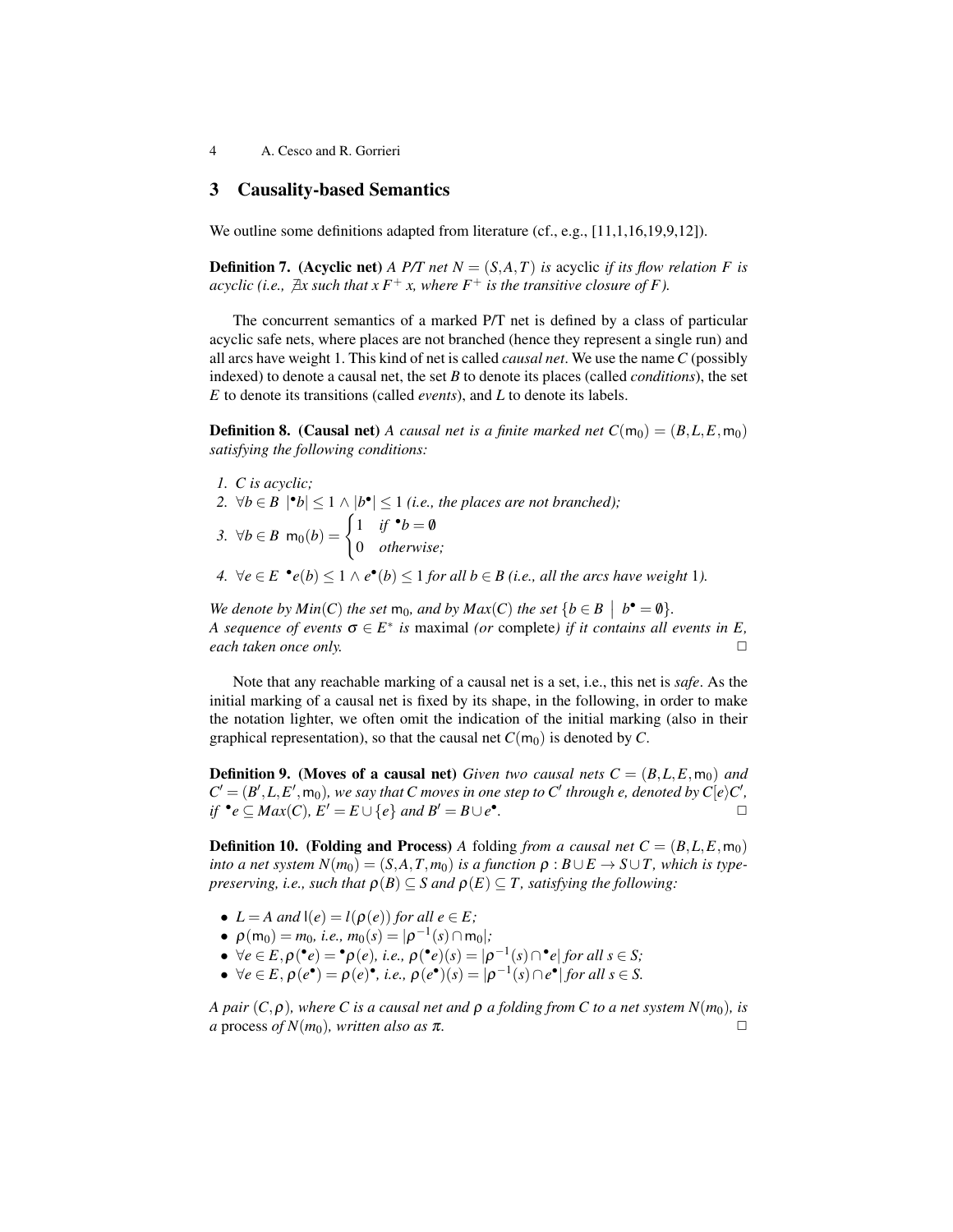**Definition 11.** (Partial orders of events from a process) *From a causal net*  $C =$  $(B, L, E, m_0)$ *, we can extract the partial order of its events*  $E_C = (E, \preceq)$ *, where e*<sub>1</sub>  $\preceq e_2$ *if there is a path in the net from e*<sub>1</sub> *to e*<sub>2</sub>*, i.e., if e*<sub>1</sub> $F*e_2$ *, where*  $F*$  *is the reflexive and transitive closure of* F, which is the flow relation for C. Given a process  $\pi = (C, \rho)$ , we *denote*  $\leq$  *as*  $\leq_{\pi}$ *, i.e. given e*<sub>1</sub>*, e*<sub>2</sub>  $\in$  *E, e*<sub>1</sub>  $\leq$ <sub> $\pi$ </sub> *e*<sub>2</sub> *if and only if e*<sub>1</sub>  $\leq$  *e*<sub>2</sub>*.*  $\Box$ 

**Definition 12.** (Moves of a process) Let  $N(m_0) = (S, A, T, m_0)$  be a net system and let  $(C_i, \rho_i)$ , for  $i = 1, 2$ , be two processes of  $N(m_0)$ . We say that  $(C_1, \rho_1)$  moves in one step *to*  $(C_2, \rho_2)$  *through e, denoted by*  $(C_1, \rho_1) \stackrel{e}{\longrightarrow} (C_2, \rho_2)$ *, if*  $C_1[e \rangle C_2$  *and*  $\rho_1 \subseteq \rho_2$ *. If*  $\pi_1 = (C_1, \rho_1)$  *and*  $\pi_2 = (C_2, \rho_2)$ *, we denote the move as*  $\pi_1 \stackrel{e}{\longrightarrow} \pi_2$ *.* 

**Definition 13.** (Causal-net bisimulation) Let  $N = (S, A, T)$  be a finite P/T net. A causalnet bisimulation *is a relation R, composed of triples of the form* (ρ1,*C*,ρ2)*, where, for*  $i = 1, 2, (C, \rho_i)$  is a process of  $N(m_{0_i})$  for some  $m_{0_i}$ , such that if  $(\rho_1, C, \rho_2) \in R$  then

- *i*)  $\forall t_1, C', \rho'_1$  such that  $(C, \rho_1) \stackrel{e}{\longrightarrow} (C', \rho'_1)$ , where  $\rho'_1(e) = t_1$ ,  $\exists t_2, \rho'_2$  such that  $(C, \rho_2) \stackrel{e}{\longrightarrow} (C', \rho_2'),$  where  $\rho_2'(e) = t_2$ , and  $(\rho_1', C', \rho_2') \in R$ ;
- *ii*) *symmetrically,*  $\forall t_2, C', \rho'_2$  *such that*  $(C, \rho_2) \stackrel{e}{\longrightarrow} (C', \rho'_2)$ *, where*  $\rho'_2(e) = t_2$ ,  $\exists t_1, \rho'_1$  $\mathcal{L}$  such that  $(C, \rho_1) \stackrel{e}{\longrightarrow} (C', \rho_1')$ , where  $\rho_1'(e) = t_1$ , and  $(\rho_1', C', \rho_2') \in R$ .

*Two markings m*<sup>1</sup> *and m*<sup>2</sup> *of N are cn-bisimilar (or cn-bisimulation equivalent), denoted by m*<sup>1</sup> ∼*cn m*2*, if there exists a causal-net bisimulation R containing a triple*  $(\rho_1^0, C^0, \rho_2^0)$ , where  $C^0$  contains no events and  $\rho_i^0(\text{Min}(C^0)) = \rho_i^0(\text{Max}(C^0)) = m_i$  for  $i = 1, 2.$ 

Causal-net bisimilarity, which coincides with *structure-preserving bisimilarity* [\[9\]](#page-14-2), observes not only the events, but also the structure of the distributed state. A weaker equivalence, observing only the events performed, is *fully-concurrent bisimulation* (fcbisimulation, for short) [\[2\]](#page-14-8) , whose definition was inspired by previous notions of equivalence on other models of concurrency [\[17,](#page-14-9)[6,](#page-14-10)[10\]](#page-14-11).

**Definition 14.** (Fully-concurrent bisimilarity) *Given a finite P/T net*  $N = (S, A, T)$ *, a* fully-concurrent bisimulation *is a relation R, composed of triples of the form*  $(\pi_1, f, \pi_2)$ *where, for i* = 1,2,  $\pi$ <sub>*i*</sub> = ( $C$ *i*, $\rho$ *i*) *is a process of*  $N(m_{0i})$  *for some m*<sub>0*i*</sub> and *f is an isomorphism between*  $\mathsf{E}_{C_1}$  *and*  $\mathsf{E}_{C_2}$ *, such that if*  $(\pi_1, f, \pi_2) \in R$  *then:* 

*i*)  $\forall t_1, \pi'_1$  such that  $\pi_1 \stackrel{e_1}{\longrightarrow} \pi'_1$ , where  $\rho'_1(e_1) = t_1$ , there exist  $e_2, t_2, \pi'_2, f'$  such that *1.*  $\pi_2 \stackrel{e_2}{\longrightarrow} \pi'_2$  where  $\rho'_2(e_2) = t_2$ , 2.  $f' = f \cup \{e_1 \mapsto e_2\}$ , *3.*  $(\pi'_1, f', \pi'_2) \in R;$ *ii*) *symmetrically, if*  $\pi_2$  *moves first.* 

*Two markings m*<sub>1</sub>*, m*<sub>2</sub> *of N are fc-bisimilar, denoted by m*<sub>1</sub>  $\sim$  *f<sub>c</sub> m*<sub>2</sub> *if a fully-concurrent* bisimulation R exists, containing a triple  $(\pi_1^0, \emptyset, \pi_2^0)$  where  $\pi_i^0 = (C_i^0, \rho_i^0)$  such that  $C_i^0$  contains no events and  $\rho_i^0(Min(C_i^0)) = \rho_i^0(Max(C_i^0)) = m_i$  for  $i = 1, 2$ .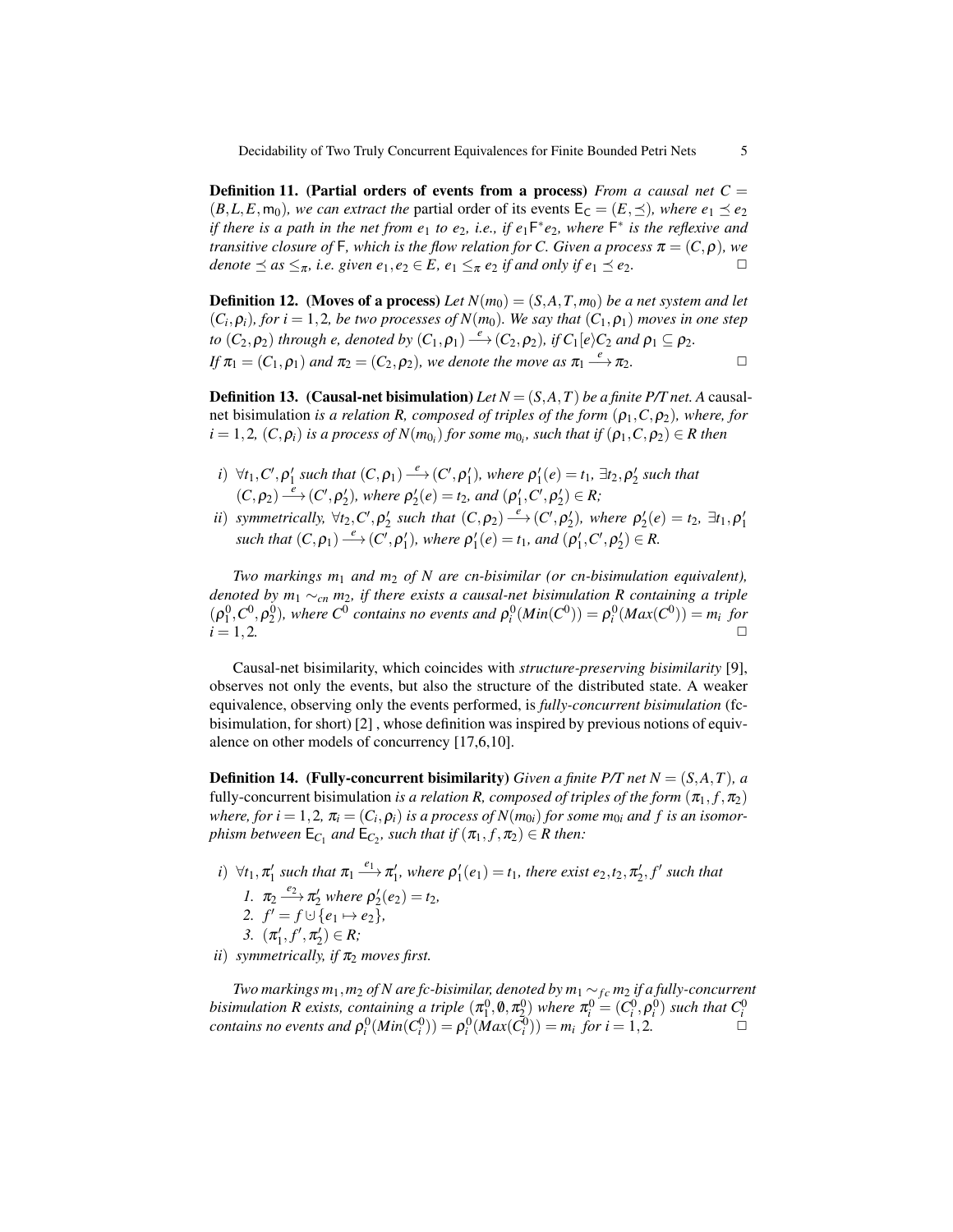## <span id="page-5-0"></span>4 Indexed Marking Semantics

We define an alternative, novel token game semantics for Petri nets according to the *individual token philosophy*. A token is represented as an *indexed place*, i.e. a pair  $(s, i)$ , where *s* is the name of the place where the token is on, and *i* is an index assigned to the token such that different tokens on the same place have different indexes. In this way, a standard marking is turned into an *indexed* marking, i.e. a set of indexed places.

**Definition 15.** (Indexed marking) *Given a finite net*  $N = (S, A, T)$ *, an* indexed marking *is a function*  $k: S \to \mathscr{P}_{fin}(\mathbb{N})$  *associating to each place a finite set of natural numbers, such that the associated (de-indexed) marking m is obtained as*  $m(s) = |k(s)|$  *for each*  $s \in S$ *. In this case, we write*  $\alpha(k) = m$ *. The support set dom* $(k)$  *is*  $\{s \in S \mid k(s) \neq \emptyset\}$ *. The set of the indexed markings with support set S is denoted by*  $\mathfrak{K}(S)$ *.* 

*An indexed place is a pair*  $(s, i)$  *such that*  $s \in S$  *and*  $i \in \mathbb{N}$ *. A set of indexed places*  $\{(s_1,i_1),\ldots,(s_n,i_n)\}\in \mathscr{P}(S\times\mathbb{N})$  is also another way of describing an indexed mark*ing.*<sup>[1](#page-5-1)</sup> *Hence,*  $\Re(S)$  ⊆  $\mathscr{P}(S \times \mathbb{N})$ *. Each element of an indexed marking, i.e. each indexed place, is a token.*

*An indexed marking*  $k \in \mathfrak{K}(S)$  *is* closed *if*  $k(s) = \{1, \ldots, |k(s)|\}$  *for all*  $s \in dom(k)$ *. If there exists a marked net*  $N(m_0)$  *and a closed indexed marking k*<sub>0</sub> *such that*  $\alpha(k_0) = m_0$ *, we say that k*<sup>0</sup> *is an* initial indexed *marking of N, and we write*  $N(k_0)$ *.*  $\Box$ 

We define the difference between an indexed marking *k* and a marking *m* (such that  $m(s) \leq |k(s)|$  for all  $s \in S$ ) as  $\exists : \mathfrak{K}(S) \to \mathcal{M}(S) \to \mathcal{P}(\mathfrak{K}(S))$ 

$$
k \boxminus \theta = \{k\}
$$
  
\n
$$
k \boxminus (s \oplus m) = (k \boxminus s) \boxminus m
$$
  
\n
$$
\{k_1, \dots k_n\} \boxplus m = k_1 \boxplus m \cup \dots \cup k_n \boxplus m
$$
  
\n
$$
k \boxminus s = \{k' \mid k'(s') = k(s') \text{ if } s' \neq s \text{, or}
$$
  
\n
$$
= k(s) \setminus \{n\} \text{ if } s' = s \text{ and } n \in k(s)\}
$$

and the union of an indexed marking *k* and a marking *m* as  $\boxplus : \mathfrak{K}(S) \to \mathcal{M}(S) \to \mathfrak{K}(S)$ 

$$
k \boxplus \theta = k
$$
  

$$
k \boxplus (s \oplus m) = (k \boxplus s) \boxplus m
$$
  

$$
k \boxplus s = k'
$$

where for all  $s' \in S$ ,  $k'(s')$  is defined as:

$$
k'(s') = \begin{cases} k(s') & \text{if } s' \neq s \\ k(s) \cup \{n\} & \text{if } s' = s, \ n = \min(\overline{k(s)}) \text{ where } \overline{k(s)} = \mathbb{N} \setminus k(s) \end{cases}
$$

where we use  $min(H)$ , with  $H \in \mathcal{P}(\mathbb{N})$ , to denote the least element of *H*. Note that the difference between an indexed marking and a marking is a *set* of indexed markings:

<span id="page-5-1"></span><sup>&</sup>lt;sup>1</sup>Being a set, we are sure that  $\overline{\beta} j_1, j_2$  such that  $s_{j_1} = s_{j_2} \wedge i_{j_1} = i_{j_2}$ , i.e., each token on a place *s* has an index different from the index of any other token on *s*.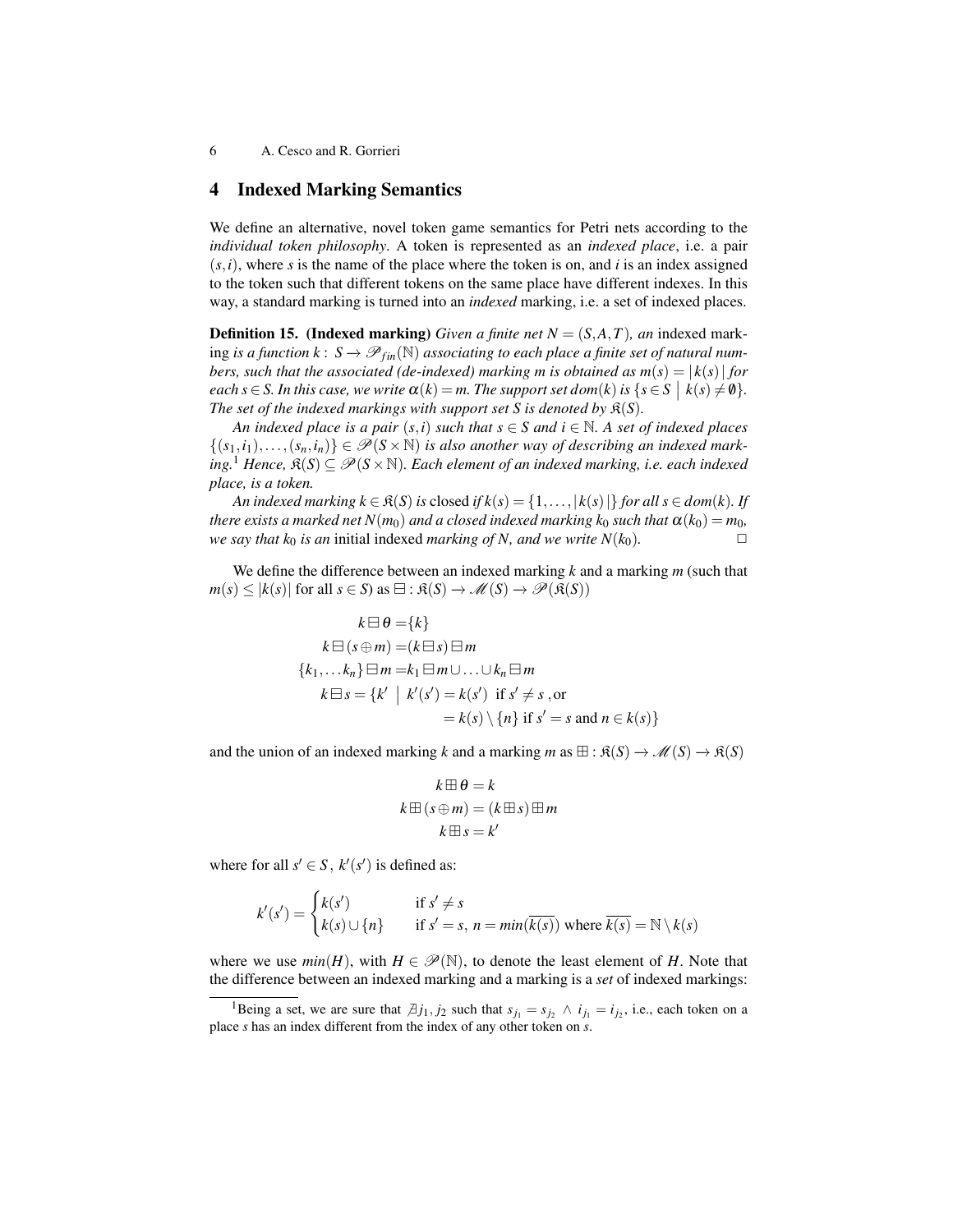since it makes no sense to prefer a single possible execution over another, all possible choices for  $n \in k(s)$  are to be considered. The token game is modified accordingly, taking into account the individual token interpretation.

<span id="page-6-1"></span>Definition 16. (Token game with indexed markings) *Given a net N* = (*S*,*A*,*T*) *and an indexed marking*  $k \in \mathfrak{K}(S)$  *such that*  $m = \alpha(k)$ *, we say that a transition*  $t \in T$  *is* enabled *at k* if  $^{\bullet}t \subseteq m$ , denoted k $\llbracket t \rrbracket$ . If t occurs, the firing of t enabled at k produces the indexed marking  $V$ , denoted  $k \llbracket t \rrbracket$ .  $indexed$  marking  $k'$ , denoted  $k[\![t\rangle\!k',\,ift]$ 

$$
- \exists k'' \in k \boxminus^{\bullet} t \text{ and}
$$
  

$$
- k' = k'' \boxplus t^{\bullet}.
$$

Note that there can be more than one indexed marking produced by the firing of *t*, but for all *k'* such that *k* $[*t*$ )*k'*, it is true that  $α(k') = m ⊕ t ⊕ t$ <sup>■</sup>.<br>From now on indexed merkings will be always represe

From now on, indexed markings will be always represented as sets of indexed places, i.e., we denote an indexed marking *k* by  $\{(s_1, n_1) \dots (s_i, n_i)\}$  where  $|k| = i$ .



<span id="page-6-0"></span>**Fig. 1.** Execution of the transition labeled by  $v$ , then of the transition labeled by  $u$ , on a bounded net with initial marking  $m_0 = s_1 \oplus 3s_2$ . Tokens to be consumed are in red, generated ones in blue.

<span id="page-6-2"></span>*Example 1.* In Figure [1\(](#page-6-0)a) a simple net *N* is given. The initial marking is  $m_0 = s_1 \oplus 3s_2$ , therefore the marked net  $N(m_0)$  is 5-bounded. The initial indexed marking is  $k_0 =$  $\{(s_1,1), (s_2,1), (s_2,2), (s_2,3)\}$ . Let us suppose that transition  $t_2$ , labeled by *v*, occurs. There are three possible ways to remove a token from  $s_2$ : removing  $(s_2,1)$ , or removing  $(s_2, 2)$ , or removing  $(s_2, 3)$ . Indeed, the operation  $k_0 \square$ <sup>•</sup> $t_2$  yields a set of three possible indexed markings, each one a possible result of the difference:  $\{\{(s_1,1), (s_2,2), (s_2,3)\}\,$  $\{(s_1,1), (s_2,1), (s_2,3)\}, \{(s_1,1), (s_2,1), (s_2,2)\}\}.$  Let us choose, for the sake of the argument, that the token deleted by  $t_2$  is  $(s_2, 2)$ , i.e. choose  $k' = \{(s_1, 1), (s_2, 1), (s_2, 3)\}.$ The union  $k' \boxplus t_2^{\bullet}$  easily yields the indexed marking  $k_1 = \{(s_1, 1), (s_2, 1), (s_2, 3), (s_3, 1)\},$ as depicted in Figure [1\(](#page-6-0)b). Note that this choice was arbitrary and two other values of  $k_1$  are possible. Indeed, from Definition [16,](#page-6-1) we know that the transition relation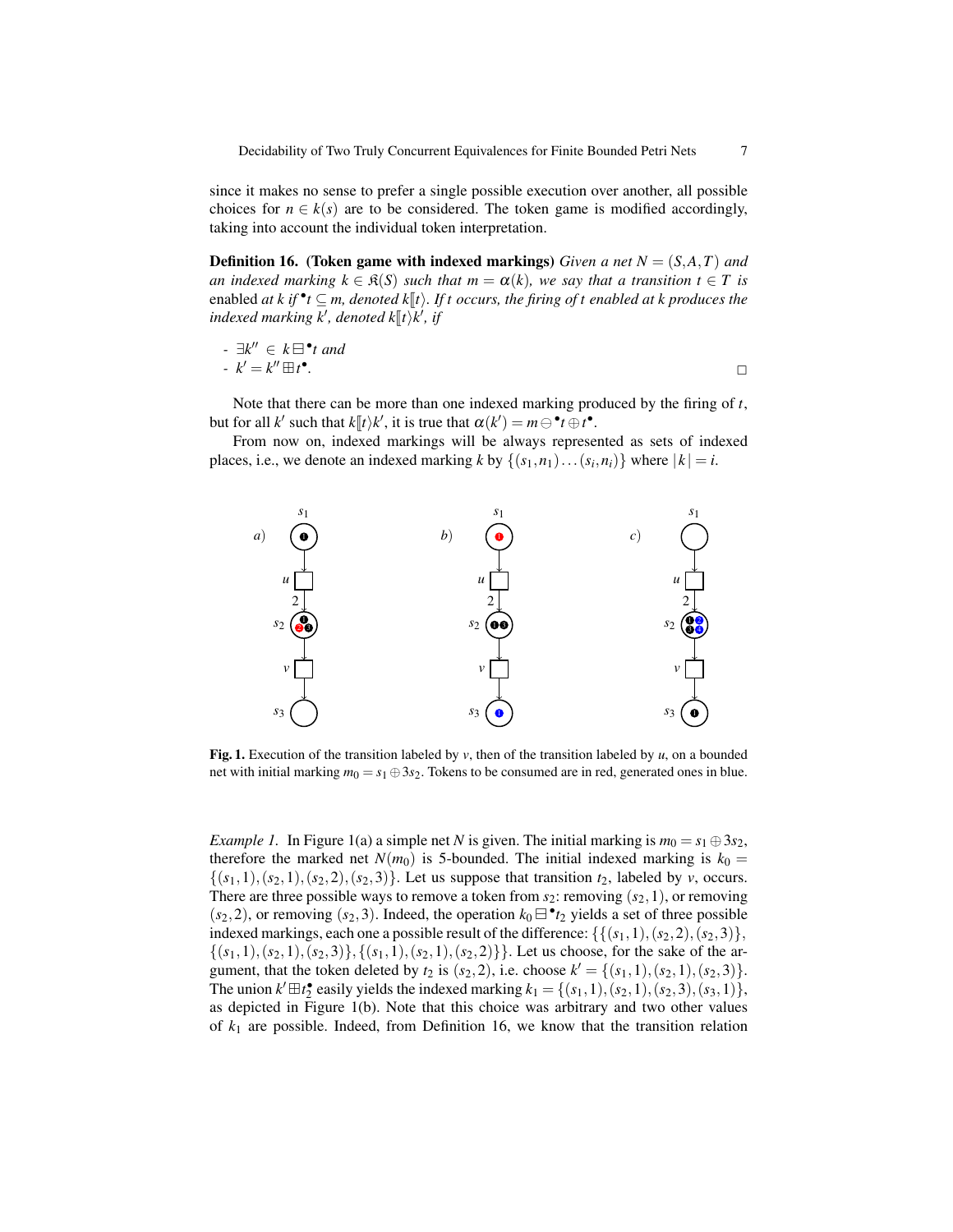|                     |  | generated deleted untouched |
|---------------------|--|-----------------------------|
| $ m(t\rangle m'$    |  | $m \ominus$                 |
| $k\Vert t\rangle k$ |  |                             |

<span id="page-7-1"></span>Table 1. Different notation for tokens in the token game. On the first line, the collective case. On the last one, the individual case.

on indexed markings is nondeterministic. However, the resulting marked net is the same for all three cases, that is, the same of Figure [1\(](#page-6-0)b) without indexes. Now we suppose that (given the indexed marking  $k_1$  from above) transition  $t_1$ , labeled by  $u$ , occurs. In that case,  $k_1 \boxminus \cdot t_1$  yields the singleton set  $\{\{(s_2, 1), (s_2, 3), (s_3, 1)\}\}\,$ , therefore we choose  $k'' = \{(s_2, 1), (s_2, 3), (s_3, 1)\}$ . Since  $t_1^{\bullet} = s_2 \oplus s_2$ , we show in detail how  $k'' \boxplus t_1^{\bullet}$  is computed. First, we apply the definition for union with non-singleton multisets:  $k'' \boxplus (s_2 \oplus s_2) = (k'' \boxplus s_2) \boxplus s_2$ . Then, we compute  $k'' \boxplus s_2$ : since the least free index for the place  $s_2$  is 2,  $k'' \boxplus s_2 = \{(s_2, 1), (s_2, 2)(s_2, 3), (s_3, 1)\}$ . Now we apply again the definition: note that this time the least free index for  $s_2$  is 4, and the final result is  $k_2 = \{(s_2, 1), (s_2, 2)(s_2, 3), (s_2, 4), (s_3, 1)\}\.$  The resulting marked net is depicted in Figure [1\(](#page-6-0)c).  $\Box$ 

The notation for tokens in the token game has become slightly more unintuitive, so in Table [1](#page-7-1) we provide a comparison between the one used in the previous sections and the one we will use in the following part of this work. Given a transition *t* such that  $k[[t]k']$  and  $m[t/m']$ , assume  $k'' \in k \boxminus \{t \}$  such that  $k' = k'' \boxplus t^{\bullet}$ , where  $\alpha(k) = m$  and  $\alpha(k') = m'$  $\alpha(k') = m'.$ 

**Definition 17.** (Firing sequence with IM) *Given a finite net*  $N = (S, A, T)$  *and an indexed marking k, a* firing sequence *starting at k is defined inductively as follows:*

- *<sup>k</sup>*Jεi*k is a firing sequence (where* <sup>ε</sup> *denotes an empty sequence of transitions) and*
- *if*  $k[\sigma \mid k]$  is a firing sequence and  $k'[t \mid k]$ , then  $k[\sigma t \mid k'$  is a firing sequence.

*The set of reachable indexed markings from k is*  $\llbracket k \rrbracket = \{k' \mid \exists \sigma \cdot k \llbracket \sigma \rangle k' \}$ *. Given a net*<br> $N(k_1)$  *we call*  $\llbracket k \rrbracket$  the set of reachable indexed marking of N, danoted by  $\llbracket M(N) \rrbracket$  $N(k_0)$ *, we call*  $\llbracket k_0 \rrbracket$  *the set of reachable indexed marking of N, denoted by IM(N).*  $\Box$ 

<span id="page-7-2"></span>**Proposition 1.** *Given a finite bounded net*  $N = (S, A, T, m_0)$ *, the set*  $IM(N) \subseteq R(S)$  *of reachable indexed markings is finite.*

*Proof.* Full detail in the preliminary full version of this article [\[5\]](#page-14-3).

 $\Box$ 

## <span id="page-7-0"></span>5 Ordered Indexed Marking Semantics

Vogler [\[19\]](#page-14-0) introduces *ordered markings* (OM for short) to describe the state of a safe marked net. They consist of a safe marking together with a preorder which reflects precedences in the generation of tokens. This is reflected in the token game for OM: if *s* precedes some  $s''$  in the old OM and  $s''$  is used to produce a new token  $s'$ , then  $s$  must precede *s'* in the new OM.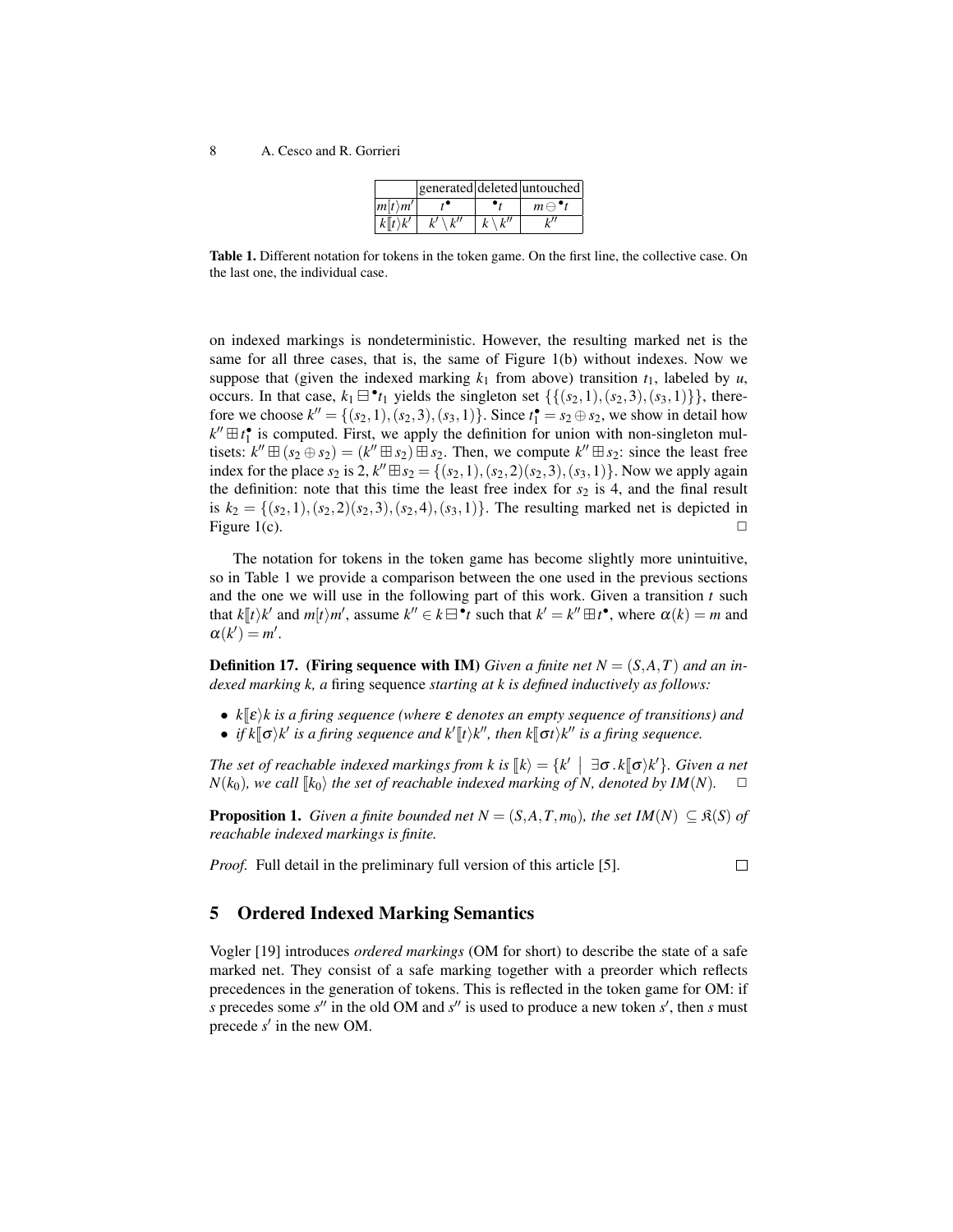The key idea of Vogler's decidability proof for safe nets is that the OM obtained by a sequence of transitions of a net is the same as the one induced by a process, whose events correspond to that sequence of transitions, on the net itself. Since ordered markings are finite objects, Vogler defines OM-bisimulation and shows that it coincides with fully-concurrent bisimulation. He himself hinted at a possibility [\[19\]](#page-14-0) of extending the result to bounded nets, but suggested that it would have been technically quite involved.

We adapt his approach by defining a semantics based on *ordered indexed markings*, taking into account the individual token interpretation of nets, and proving that an extension to bounded nets is indeed possible.

<span id="page-8-0"></span>**Definition 18. (Ordered indexed marking)** Given a P/T net  $N = (S, A, T)$  and an in*dexed marking*  $k \in \mathfrak{K}(S)$ *, the pair*  $(k, ≤)$  *is an ordered indexed marking if*  $≤subseteq k × k$  *is a preorder, i.e. a reflexive and transitive relation. The set of all possible ordered indexed markings of N is denoted by OIM*(*N*)*.*

*If k*<sup>0</sup> *is the initial indexed marking of N, we define the* initial ordered indexed marking *init*(*N*) *as* ( $k_0, k_0 \times k_0$ )*. If the initial indexed marking is not clear from the context, we write init*( $N(k_0)$ ) *to denote the initial ordered indexed marking.*  $\square$ 

<span id="page-8-1"></span>Definition 19. (Token game with ordered indexed markings) *Given a P/T net N* =  $(S, A, T)$  *and an ordered indexed marking*  $(k, \leq)$ *, we say that a transition*  $t \in T$  *is* enabled *at*  $(k, \leq)$  *if*  $k[t\rangle$ *; this is denoted by*  $(k, \leq)$   $[t\rangle$ *.* 

*The firing of t enabled at*  $(k, \leq)$  *may produce an ordered indexed marking*  $(k', \leq')$  $-$  *and we denote this by*  $(k, \leq)$   $\llbracket t \rangle$   $(k', \leq')$   $-$  *where:* 

- $k'' \in k \boxminus$ <sup>•</sup>t such that  $k' = k'' \boxplus t$ <sup>•</sup>
- *for all*  $(s_h, i_h), (s_j, i_j) \in k'$ ,  $(s_h, i_h) \leq s'$  *(s<sub>j</sub>*,*i<sub>j</sub>*) *if and only if:* 
	- *1.*  $(s_h, i_h), (s_j, i_j) \in k''$  and  $(s_h, i_h) \leq (s_j, i_j)$ , or
	- *2.*  $(s_h, i_h), (s_j, i_j) \in k' \setminus k''$ , or
	- 3.  $(s_h, i_h) \in k'', (s_j, i_j) \in k' \setminus k''$  and  $\exists (s_l, i_l) \in k \setminus k''$  such that  $(s_h, i_h) \leq (s_l, i_l)$ .  $\Box$

Note that, as for indexed markings, many different ordered indexed markings are produced from the firing of *t*. This means that also the transition relation for ordered indexed markings is nondeterministic. Moreover, in the same fashion as Vogler's work [\[19\]](#page-14-0), the preorder reflects the precedence in the generation of tokens, which is not strict, i.e. if tokens  $(s_1, n_1)$  and  $(s_2, n_2)$  are generated together we have both  $(s_1, n_1) \leq (s_2, n_2)$ and  $(s_2, n_2) \leq (s_1, n_1)$ .

*Example 2.* Consider again the net in Figure [1](#page-6-0) and the first part of the execution of Example [1,](#page-6-2) i.e.  $k_0$   $\vert t_2 \rangle$ *k*<sub>1</sub>. According to Definition [18,](#page-8-0) the initial ordered indexed marking is  $(k_0, \leq_0)$ , where  $\leq_0 = k_0 \times k_0$ . When  $t_2$  fires, token  $(s_2, 2)$  is removed and token  $(s_3, 1)$ is generated, while all other tokens are untouched. Let us denote the preorder induced by the firing of  $t_2$  as  $\leq_1$ . According to item 2 of Definition [19,](#page-8-1) since  $(s_3,1)$  is generated by the firing of  $t_2$ , we have  $(s_3,1) \leq_1 (s_3,1)$ . According to item 1 of Definition [19,](#page-8-1) the preorder on all tokens untouched by  $t_2$  remains the same, therefore e.g.  $(s_2,3) \leq_1$  $(s_1,1)$  and viceversa. Furthermore, consider  $(s_1,1)$  and  $(s_3,1)$ : we have that  $t_2$  generates  $(s_3,1)$ , deletes  $(s_2,2)$  and leaves  $(s_1,1)$  untouched. Since  $(s_1,1) \leq_0 (s_2,2)$ , by item 3 of Definition [19](#page-8-1) we have  $(s_1,1) \leq_1 (s_3,1)$ . The same reasoning applies to all untouched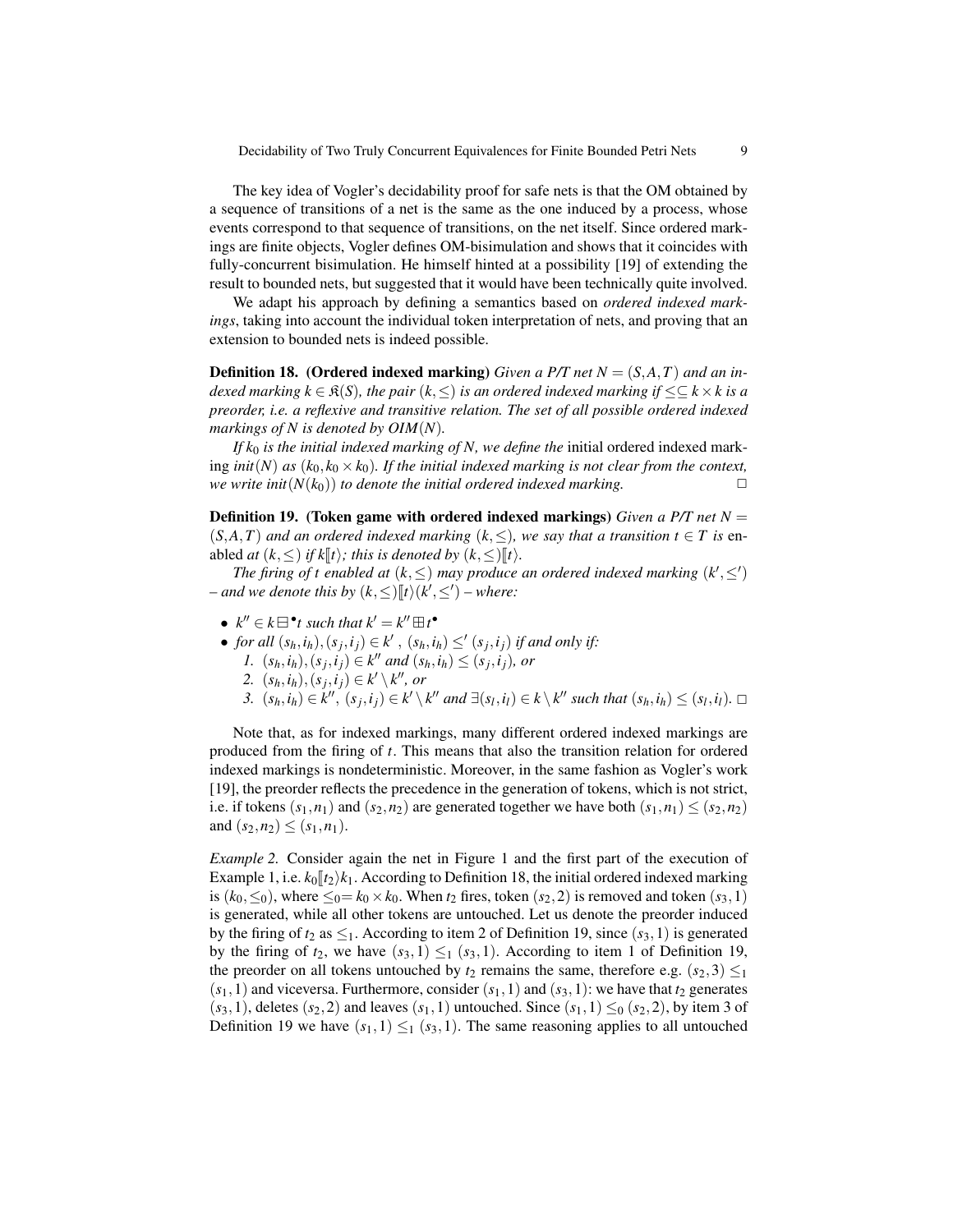tokens. Summing up, we have  $(k_0, \leq_0)[t_2)(k_1, \leq_1)$  where  $\leq$   $\leq$   $\leq$   $\leq$   $\setminus$   $\{(s_i, n_i), (s_j, n_j)\in k_0 \mid (s_i, n_i) = (s_2, 2) \vee (s_j, n_j) = (s_2, 2) \}$  ∪  $\{((s_1,1),(s_3,1)),((s_2,1),(s_3,1)),((s_2,3),(s_3,1)),((s_3,1),(s_3,1))\}.$ 

<span id="page-9-0"></span>**Definition 20.** (Firing sequence with OIM) A firing sequence *starting at*  $(k, \leq)$  *is defined inductively as follows:*

- $(k, \leq)|\epsilon\rangle$  ( $k, \leq$ ) *is a firing sequence (where*  $\epsilon$  *denotes an empty sequence of transitions) and*
- *if*  $(k, \leq)$   $[ \sigma \rangle (k', \leq')$  *is a firing sequence and*  $(k', \leq')'[t \rangle (k'', \leq'')$ *, then*<br> $(k, \leq) \mathbb{F}_{\sigma(k)}(k'', \leq'')$  is a firing sequence  $(k, \leq)$   $\lbrack \sigma t \rangle$  $(k'', \leq'')$  *is a firing sequence.*

*The set of reachable ordered indexed markings from*  $(k, \leq)$  *is* 

 $\mathbb{I}(k,\leq)$  = { $(k',\leq')$  |  $\exists \sigma \cdot (k,\leq) [\sigma \rangle (k',\leq')$ }.<br>so an initial indexed marking  $k_{\sigma}$ , the set of all

Given an initial indexed marking  $k_0$ , the set of all the reachable ordered indexed mark*ings of N*( $k_0$ ) *is denoted by*  $\left[ \text{init}(N) \right)$ .

**Proposition 2.** *Given a bounded net*  $N = (S, A, T, m_0)$ *,*  $\left[ \text{init}(N) \right\rangle$  *is finite.* 

*Proof.* The set *IM*(*N*) of reachable indexed markings is finite by Proposition [1.](#page-7-2) The set of possible preorders for an indexed marking  $k = \{(s_1, n_1) \dots (s_j, n_j)\} \in IM(N)$  is finite, because  $\leq \subseteq k \times k$ . Therefore,  $\left[ \text{init}(N) \right]$  is finite.  $\Box$ 

#### 5.1 Ordered indexed marking and causality-based semantics

Given a transition sequence  $\sigma$ , there is an operational preorder on tokens obtained by Definition [20,](#page-9-0) and a preorder derived from the process  $\leq_{\pi}$  obtained from the causal net *C* corresponding to the transition sequence  $\sigma$ . In the following, we introduce some notation for processes and ordered indexed markings, and relate the two. If  $\pi = (C, \rho)$ is a process of a marked net  $N(m_0)$  and  $k_0$  is the initial indexed marking for  $N(m_0)$  (i.e.  $\alpha(k_0) = m_0$  and  $k_0$  is closed), we also say that  $\pi$  is a process of  $N(k_0)$ . Moreover, given a process  $\pi = (C, \rho)$  of a net  $N(k_0)$  and  $\sigma$  a complete transition sequence of C, we write  $init(N)[\![\pi \rangle (k, \leq)$  *if init* $(N)[\![\rho(\sigma) \rangle (k, \leq)$ .

**Theorem 1.** *Let*  $\pi = (C, \rho)$  *a process of*  $N(k_0)$  *such that init* $(N)$  $\pi \geq (k, \leq)$ *. Then*  $(k, \leq)$  [*t* $)(k', \leq')$  *if and only if*  $\pi \xrightarrow{e} \pi'$  *where*  $\rho'(e) = t$  *and init* $(N)$ [ $\pi'/(k', \leq')$ *.* 

*Proof.* By induction on the sequence  $\sigma$  *e* where  $\sigma$  is a complete transition sequence of *C*. Complete proof in the preliminary full version of this article [\[5\]](#page-14-3).  $\Box$ 

*Example 3.* In Figure [2\(](#page-10-0)a), the same 5-bounded P/T net *N* as Figure [1](#page-6-0) is depicted, together with its empty process (we omit the representation of its initial marking). Figure  $2(b,c)$  shows how the process corresponding to the transition sequence  $t_2 t_1$  grows. We consider the same execution as in Example [1,](#page-6-2) i.e.  $k_0 \llbracket t_2 \rangle k_1 \llbracket t_1 \rangle k_2$ . For simplicity's sake, in the following each condition will be mapped to the place having same subscript and each event will be mapped to the transition having same label. We will denote each process  $\pi$ <sub>*i*</sub> as the one thus corresponding to causal net  $C$ *<sub>i</sub>*. Before any transition fires, we have  $init(N) = (k_0, \leq_0)$  where  $\leq_0 = k_0 \times k_0$  by Definition [18.](#page-8-0) Not surprisingly, all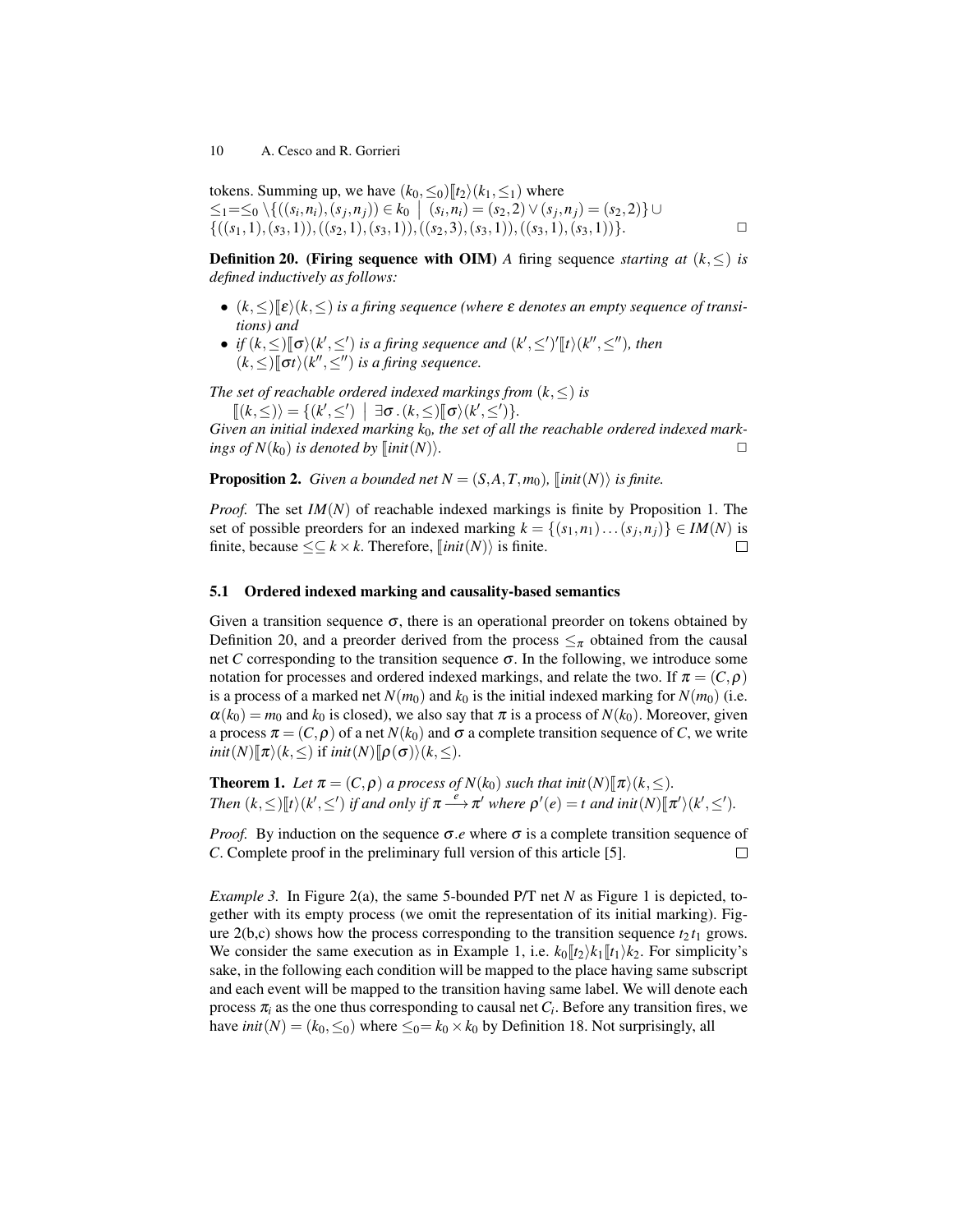

<span id="page-10-0"></span>Fig. 2. Execution of the transition labeled by *v*, then *u*, on the net of Figure [1](#page-6-0) and corresponding process (only the mapping of maximal conditions to tokens is displayed). Tokens to be consumed are red, generated ones blue.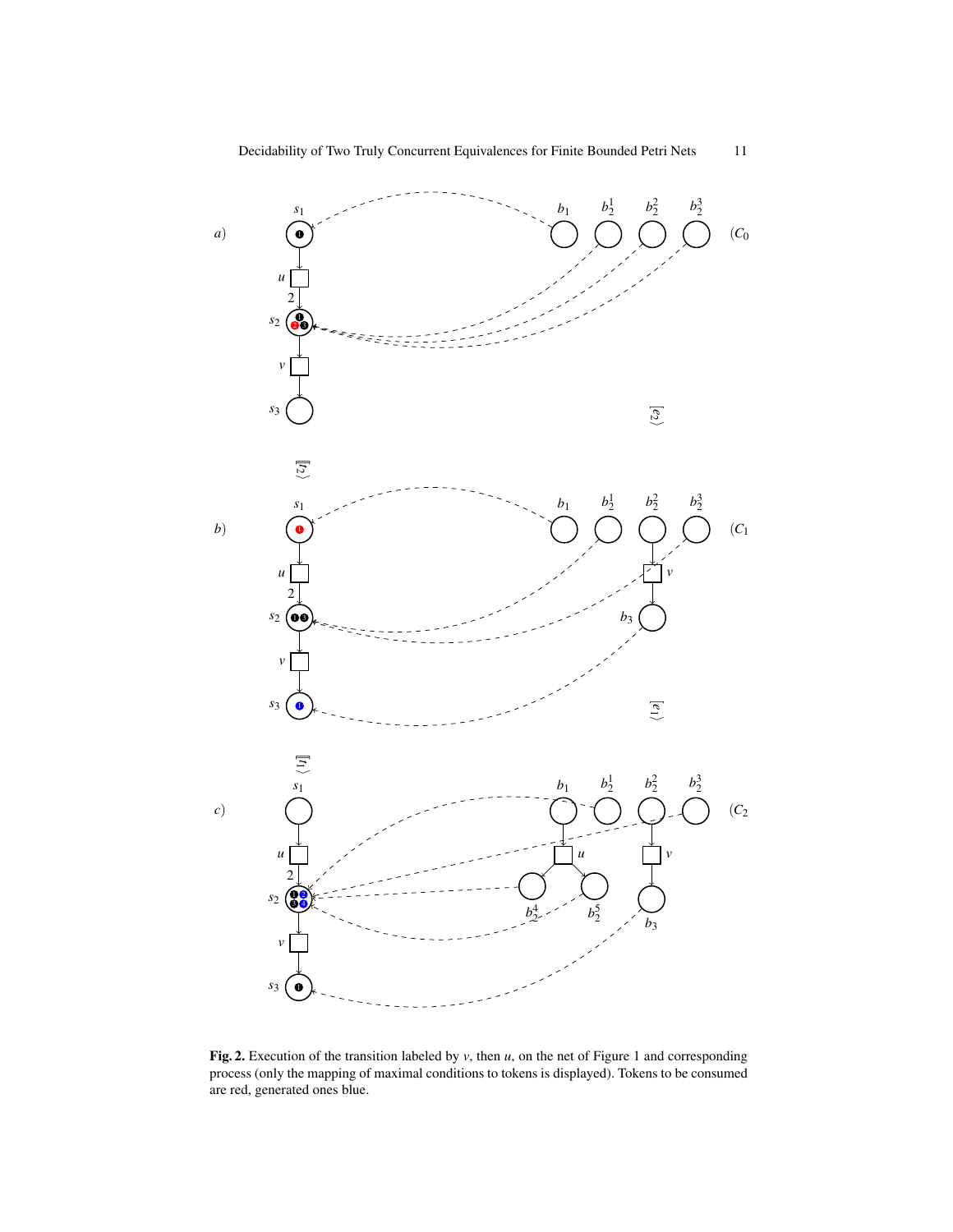conditions  $b_i^j$  are minimal in the causal net  $C_0$  and mapped to tokens in the initial indexed ordered marking. The firing of  $t_2$  deletes token  $(s_2, 2)$  and generates token  $(s_3, 1)$ ; moreover, since  $(s_2, 1) \leq_0 (s_2, 2)$  we have  $(s_2, 1) \leq_1 (s_3, 1)$ . Note that  $b_2^1 \in Min(C_1)$  but  $b_3 \notin Min(C_1)$ . After the firing of  $t_1$ , there are four tokens in place  $s_2$ . However, since  $(s_2, 2)$  and  $(s_2, 4)$  are generated by  $t_1$ , they are greater in  $\leq_2$  than  $(s_2, 1)$  and  $(s_2, 3)$ . This can also be seen at the process level:  $b_2^1$  and  $b_2^3$  are minimal conditions of  $C_2$ , while  $b_2^4$ and  $b_2^5$  are not. On the other hand, note that, just as  $b_2^4$  and  $b_3$  are not minimal in  $C_2$  but also not related by  $\leq_{\pi_2}$ , also  $(s_2, 2)$  and  $(s_3, 1)$  are not related by  $\leq_2$ .

## <span id="page-11-0"></span>6 Fully-concurrent Bisimilarity is Decidable

We now define a novel bisimulation relation based on ordered indexed markings, generalizing the similar idea in [\[19\]](#page-14-0).

<span id="page-11-2"></span>Definition 21. (OIM-bisimulation) *Let N* = (*S*,*A*,*T*) *be a P/T net. An OIM-bisimulation is a relation*  $\mathfrak{B} \subseteq \text{OIM}(N) \times \text{OIM}(N) \times \mathcal{P}((S \times \mathbb{N}) \times (S \times \mathbb{N}))$  *such that if*  $((k_1, \leq_1), (k_2, \leq_2), \beta) \in \mathfrak{B}$ *, then:* 

 $\forall t_1, k'_1, \leq'_1$  such that  $(k_1, \leq_1)[t_1 \rangle (k'_1, \leq'_1)$ , (where we assume  $k''_1 \in k_1 \boxminus^* t_1$  such that  $k'_1 =$ <br> $\nu'' \boxplus \ell^*$ ), there exist  $\ell' \nu' \leq'_1$  (where we assume  $k'' \in k_1 \boxplus^* t_2$ , such that  $k' = k'' \boxplus \ell^*$ )  $k''_1 \boxplus t_1^{\bullet}$ , there exist  $t'_2, k'_2, \leq'_2$  (where we assume  $k''_2 \in k_2 \boxminus^{\bullet} t_2$  such that  $k'_2 = k''_2 \boxplus t_2^{\bullet}$ ),  $\forall$ *defined as*  $\forall$   $(s_1, n_1) \in k'_1, \forall$   $(s_2, n_2) \in k'_2$ .

$$
(s_1, n_1) \beta'(s_2, n_2) \Leftrightarrow \begin{cases} (s_1, n_1) \in k_1'', (s_2, n_2) \in k_2'', (s_1, n_1) \beta(s_2, n_2), \text{ or} \\ (s_1, n_1) \in k_1' \setminus k_1'', (s_2, n_2) \in k_2' \setminus k_2'' \end{cases}
$$

*the following hold:*

 $-$  (*k*<sub>2</sub>, ≤<sub>2</sub>) $[$ *I***<sub>2</sub>)** $[$ *(k***<sub>2</sub>, ≤<sub>2</sub>)</sub>** $[$ *β***)** $[$ *(k<sub>2</sub>, ≤<sub>2</sub>)* $[$ *β***)** $[$ *β* $[$ *β* $[$ *β* $[$ *β* $[$ *β* $[$ *n* $[$ *l***<sub>***l***</sub>** $[$ *n* $[$ *l***<sub>***l***</sub>** $[$ *n* $[$ *l***<sub>***l***</sub>** $[$ *n* $[$ *l***<sub>***l***</sub>** $[$ *n* $[$ *l***<sub>***l***</sub>** $[$ *n* $[$ *l***<sub>***l***</sub>** $[$ *n* $[$ 

 $- \forall (s_1,n_1) \in k_1 \setminus k_1'', \exists (s_1',n_1') \in k_1 \setminus k_1'', (s_2',n_2') \in k_2 \setminus k_2''$  such that  $(s_1,n_1) \leq_1$  $(s'_1, n'_1) \wedge (s'_1, n'_1) \beta (s'_2, n'_2)$  and symmetrically  $\forall (s_2, n_2) \in k_2 \setminus k''_2, \exists (s'_2, n'_2) \in$ 

- $k_2 \setminus k_2^n$ ,  $(s'_1, n'_1) \in k_1 \setminus k_1^n$  such that  $(s_2, n_2) \leq_2 (s'_2, n'_2) \wedge (s'_1, n'_1) \tilde{\beta} (s'_2, n'_2)$
- *symmetrically, if*  $(k_2, \leq_2)$  *moves first.*

*Two markings m*<sup>1</sup> *and m*<sup>2</sup> *of N are OIM-bisimilar, denoted m*<sup>1</sup> ∼*oim m*2*, if there exists an OIM-bisimulation*  $\mathfrak{B}$  *containing the triple* (*init*( $N(k_1)$ ), *init*( $N(k_2)$ ,  $k_1 \times k_2$ ) *where, for*  $i = 1, 2$ ,  $k_i$  *is the initial indexed marking such that*  $m_i = \alpha(k_i)$ .

Our aim is to relate  $\sim_{fc}$  and  $\sim_{oim}$  and the idea is that two tokens are related by  $\beta$ if and only if the transition generating one of the two is mapped by *f* to the transition generating the other one. Next, we show that fully-concurrent bisimilarity and OIMbisimilarity coincide on P/T nets.

<span id="page-11-1"></span>**Theorem 2.** (OIM-bisimilarity and FC-bisimilarity coincide) Let  $N = (S, A, T)$  be a *P*/T net and  $m_1$ *,* $m_2$  *two markings of N.*  $m_1 \sim_{\text{oim}} m_2$  *if and only if*  $m_1 \sim_{\text{fc}} m_2$ *.* 

<span id="page-11-3"></span>*Proof.* See the preliminary full version of this article [\[5\]](#page-14-3).

 $\Box$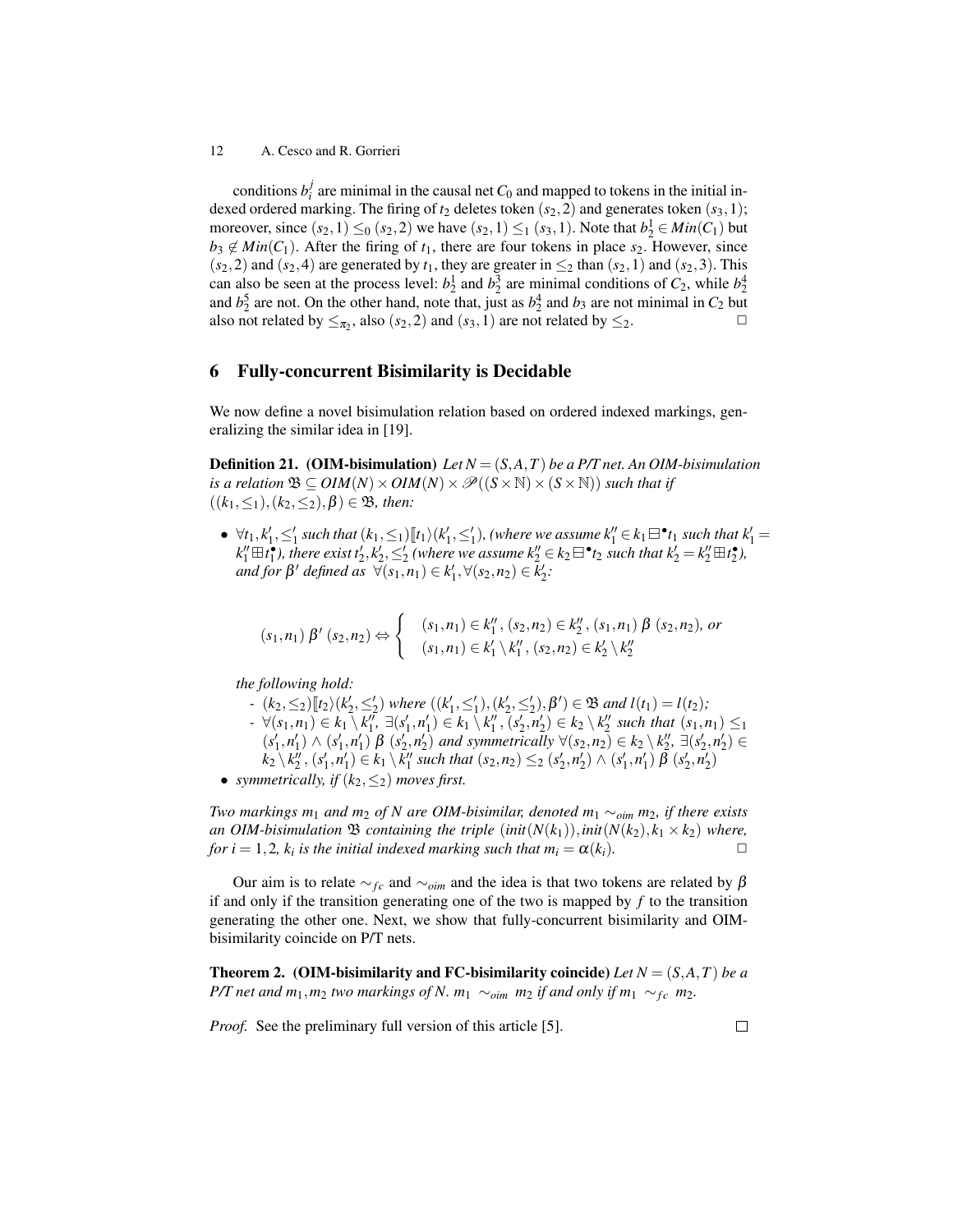Theorem 3. (FC-bisimilarity is decidable for finite bounded nets) *Given N*(*m*1) *and N*( $m_2$ ) *bounded nets, it is decidable to check whether*  $m_1$  ∼  $f_c$   $m_2$ *.* 

*Proof.* By Theorem [2,](#page-11-1) we have to check whether  $m_1 \sim_{\text{oim}} m_2$ . There are finitely many possible sets of triples following Definition [21.](#page-11-2) Therefore we can check by exhaustive search whether one of them is an OIM-bisimulation. Full detail in the preliminary full version of this article [\[5\]](#page-14-3).  $\Box$ 

We conclude this section with a remark on the complexity of the decision procedure. Assume that the considered net has (less than) *s* places, *t* transitions and it is *h*-bounded. The upper bound for our decision procedure is  $2^{O(hs \cdot log(hs) + log(t))}$ . Full detail in the preliminary full version of this article [\[5\]](#page-14-3). Note that our exhaustion algorithm has no worse complexity than other proposed algorithms [\[15,](#page-14-12)[14\]](#page-14-13).

## <span id="page-12-0"></span>7 Causal-net Bisimilarity is Decidable

In the same fashion as the preceding section, we now prove that also causal-net bisimilarity is decidable.

**Definition 22.** (OIMC bisimulation) Let  $N = (S, A, T)$  be a P/T net. An OIMC bisim*ulation is a relation*  $\mathfrak{B} \subseteq \mathit{OIM}(N) \times \mathit{OIM}(N) \times \mathcal{P}((S \times N) \times (S \times N))$  such that if  $((k_1, \leq_1), (k_2, \leq_2), \beta) \in \mathfrak{B}$ *, then:* 

- $|k_1| = |k_2|$
- $\forall t_1, k'_1, \leq'_1$  *if*  $(k_1, \leq'_1)[t_1\rangle(k'_1, \leq'_1)$  (where we assume that  $k''_1 \in k_1 \boxminus$  **\*1** such that  $k'_1 =$ <br>*t<sup>u</sup>*  $\Box$  **\*** ), then there exist t,  $k' \leq'$  (where we assume  $k'' \in k_1 \boxminus$  **\*** , such that  $k' =$  $k''_1 \boxplus i^{\bullet}_1$ ), then there exist  $t_2, k'_2, \leq'_2$  (where we assume  $k''_2 \in k_2 \boxminus "t_2$  such that  $k'_2 =$  $k_2^b \boxplus t_2^b$ , and for  $\beta'$  defined as  $\forall (\tilde{s}_1, n_1) \in k_1', \forall (s_2, n_2) \in k_2'$ .

$$
(s_1, n_1) \beta'(s_2, n_2) \Leftrightarrow \begin{cases} (s_1, n_1) \in k_1'', (s_2, n_2) \in k_2'', (s_1, n_1) \beta(s_2, n_2), \text{ or} \\ (s_1, n_1) \in k_1' \setminus k_1'', (s_2, n_2) \in k_2' \setminus k_2'' \end{cases}
$$

*the following hold:*

- *-*  $(k_1 \setminus k_1'')$  *and*  $(k_2 \setminus k_2'')$  *are bijectively related by*  $\beta$ *,*
- $-(k_2, ≤_2)[\![t_2\rangle(k_2, ≤'_2)\!]$  where  $((k'_1, ≤'_1), (k'_2, ≤'_2), β') \in \mathfrak{B}$  and  $l(t_1) = l(t_2)$ *.*<br>mynatrically if  $(k_2, ≤_2)$  moves first
- *symmetrically, if*  $(k_2, \leq_2)$  *moves first.*

*Two markings m*<sup>1</sup> *and m*<sup>2</sup> *of N are OIMC bisimilar, denoted m*<sup>1</sup> ∼*oimc m*2*, if there exists an OIMC bisimulation*  $\mathfrak{B}$  *containing the triple* (*init*( $N(k_1)$ ), *init*( $N(k_2)$ ,  $k_1 \times k_2$ ) *where, for*  $i = 1, 2$ ,  $k_i$  *is the closed indexed marking such that*  $m_i = \alpha(k_i)$ .

<span id="page-12-1"></span>**Theorem 4. (OIMC-bisimilarity and CN-bisimilarity coincide)** Let  $N = (S, A, T)$  be *a P*/T net and  $m_1, m_2$  *two markings of N.*  $m_1 ∼_{oimc} m_2$  *if and only if*  $m_1 ∼_{cn} m_2$ *.* 

*Proof.* See the preliminary full version of this article [\[5\]](#page-14-3).

 $\Box$ 

**Theorem 5.** (CN-bisimilarity is decidable for finite bounded nets) *Given*  $N(m_1)$  and *N*( $m_2$ ) *bounded nets, it is decidable to check whether*  $m_1$  ∼*<sub>cn</sub>*  $m_2$ *.*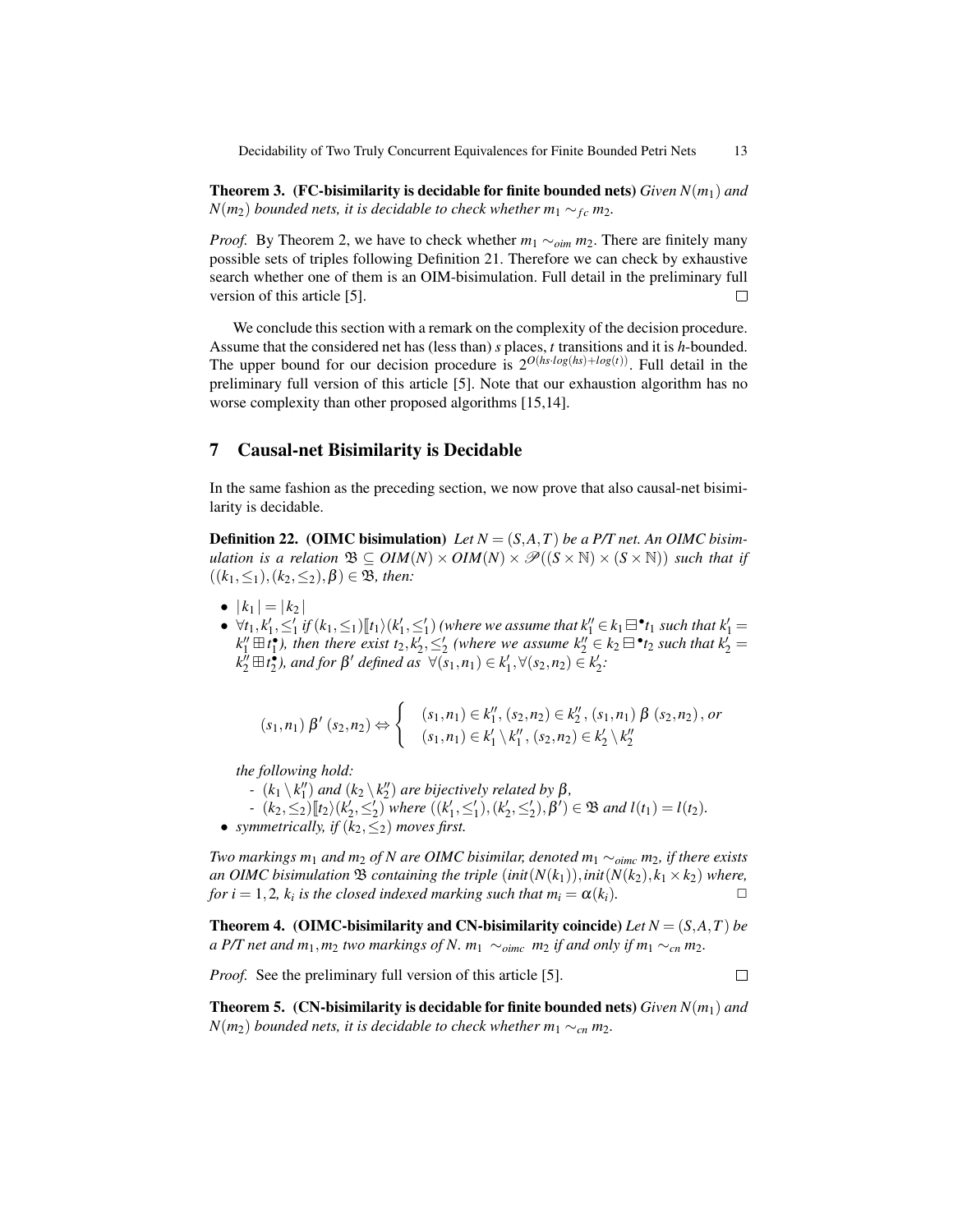*Proof.* By Theorem [4](#page-12-1) we have to check whether there exists an OIMC-bisimulation  $\mathfrak{B}$ for the given net *N* and initial markings  $m_1, m_2$ . The proof then follows the same steps of Theorem [3.](#page-11-3)  $\Box$ 

Note that the complexity of this procedure is again  $2^{O(hs \cdot log(hs) + log(t))}$ .

## <span id="page-13-0"></span>8 Conclusion and Future Research

We have extended Vogler's proof technique in [\[19\]](#page-14-0), based on ordered markings, that he used to prove decidability of (strong) fully-concurrent bisimilarity for safe nets, to bounded nets by means of indexed ordered markings. The extension is flexible enough to be applicable also to other similar equivalences, such as causal-net bisimilarity [\[9](#page-14-2)[,12\]](#page-14-1). While decidability of fully-concurrent bisimilarity for bounded nets was already proved by Montanari and Pistore [\[15\]](#page-14-12), our result for causal-net bisimilarity is new. However, the approach of [\[15\]](#page-14-12) is not defined directly on Petri nets, rather it exploits an encoding of Petri nets into so-called *causal automata*, a model of computation designed for handling dependencies between transitions by means of names. In addition to this, their encoding works modulo isomorphisms, so that, in order to handle correctly the dependency names, at each step of the construction costly renormalizations are required. Along the same line, recently *history-dependent automata* [\[4,](#page-14-14)[3\]](#page-14-15) have been proposed. They are a much refined version of causal automata, retaining not only events but also their causal relations. Moreover, they are equipped with interesting categorical properties such as having symmetry groups over them, which allow for state reductions. As in the former work, the latter ones do not work directly on the net and may require minimizations (albeit *automatic*, in the case of HD automata). On the contrary, our construction is very concrete and works directly on the net. Thus, we conjecture that, even if the worst-case complexity is roughly the same, our algorithm performs generally better.

Decidability of fully-concurrent bisimilarity for bounded nets using the ordered indexed marking idea was claimed to have been proved by Valero-Ruiz in his PhD thesis [\[18\]](#page-14-16). However, his proof contains many flaws; an accurate analysis of which can be found in the preliminary version of this paper [\[5\]](#page-14-3). Therefore our work can be considered the first one to have proved it using the ordered indexed marking approach.

A natural question is whether it is possible to decide these equivalences for larger classes of nets, notably unbounded P/T nets. However, as Esparza observed in [\[7\]](#page-14-17), all the behavioral equivalences ranging from interleaving bisimilarity to fully-concurrent bisimilarity are undecidable on unbounded P/T nets. So, there is no hope to extend our result about fc-bisimilarity further. Nonetheless, the proof of undecidability by Jančar [\[13\]](#page-14-18) does not apply to causal-net bisimilarity, so that the decidability of causal-net bisimilarity over unbounded P/T nets is open. As a future work, we plan to extend Vogler's results in [\[20\]](#page-14-19) about decidability of weak fully-concurrent bisimilarity on safe nets with silent moves, to bounded nets with silent moves, by means of our indexed marking idea.